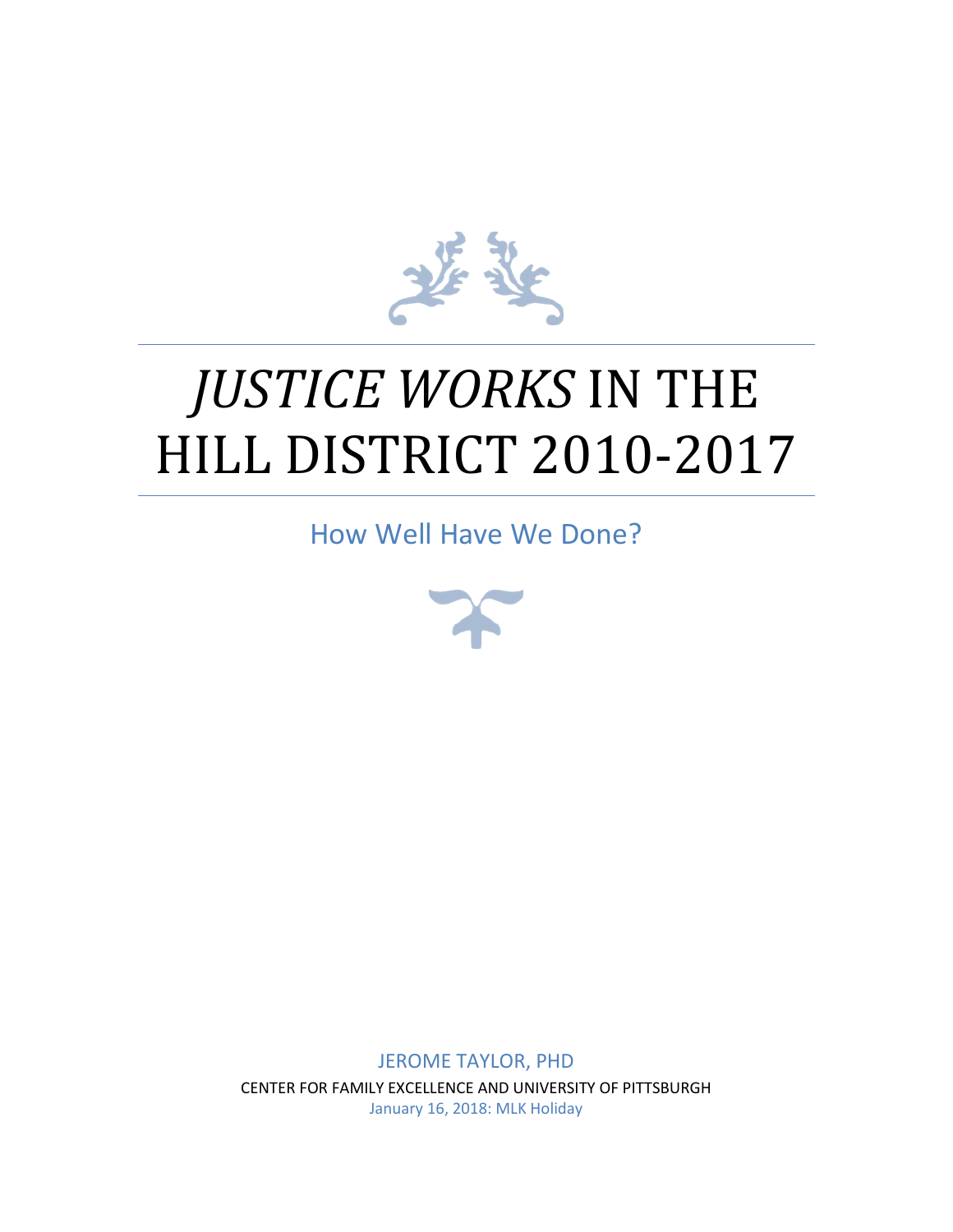## *Justice Works:*

A Plan for Closing Racial Achievement Gaps

*How Well Have We Done over the Last Seven Years?*

#### **Resolution of the Hill District Education Council<sup>1</sup> Rev. Dr. Johnnie Monroe, Chair<sup>2</sup> June 22, 2010**

WHEREAS 2008 national math proficiencies of black elementary, middle, and high school students was *less than* corresponding white student proficiencies in 1973;

WHEREAS 2008 national reading proficiencies of black elementary, middle, and high school students was *less than* corresponding white student proficiencies in 1973;

WHEREAS, even when blacks and whites possess comparable educational attainment, job experiences, and personal characteristics relative to their white counterparts, blacks are hired less often, earn less income, and receive fewer promotions; and

WHEREAS, in consequence, blacks may need to outperform their white counterparts just to achieve equal access to society's economic opportunity structures, the Hill District Education Council [Original text of HDEC Resolutions in 2010 is in italicized font; the record of actual achievement from 2010 to 2017 is in bold font]:

- *A. Supports Justice Works<sup>3</sup>—a value-added educational reform designed to close and reverse racial and socioeconomic achievement gaps by:*
	- 1. *Networking local principals and teachers with Dame-Dame Schools that have nearly closed or actually reversed racial and socioeconomic achievement gaps in predominately black low-income settings.* **Two-year** e**xposure to Dame-Dame principals in three Hill District Schools was associated with (a) accelerated reading and math scores within these schools; (b) rates of acceleration undocumented in the history of these schools; (c) proficiency growth in these schools that exceeded almost all other schools in the district with similar demographics; and (d) gains in reading and math achievement that exceeded gains for black and white students across the district. In the one Hill District School that chose not to participate in this initiative, there were no appreciable achievement gains. But even here, in this school, one student enrolled in our digital math intervention was one of six national winners for diligence and progress which was acknowledged with a \$1,500 check presented in a public assembly at the school which the principal was unable to attend. Moreover, we documented in this school (a) accelerated math achievement of digital math students in this school relative to nonparticipating students in this school;**

<sup>&</sup>lt;sup>1</sup> We are grateful to Laurie Moser whose input was critical in rearranging the narrative of a prior document into the resolution language utilized here.

<sup>&</sup>lt;sup>2</sup> We are pleased also to acknowledge the subsequent leadership of HDEC by Sala Udin, recently elected member of the Pittsburgh School Board.

<sup>3</sup> Led by Jerome Taylor, PhD, *Justice Works* is based on local input from scholars affiliated with Carnegie Mellon University, Duquesne University, and the University of Pittsburgh along with advisory input from more than 20 locally and nationally recognized administrators, teachers, scholars and policy and evaluation specialists. An introduction to *Justice Works* in educational settings may be obtained by emailing [taylor@pitt.edu.](mailto:taylor@pitt.edu)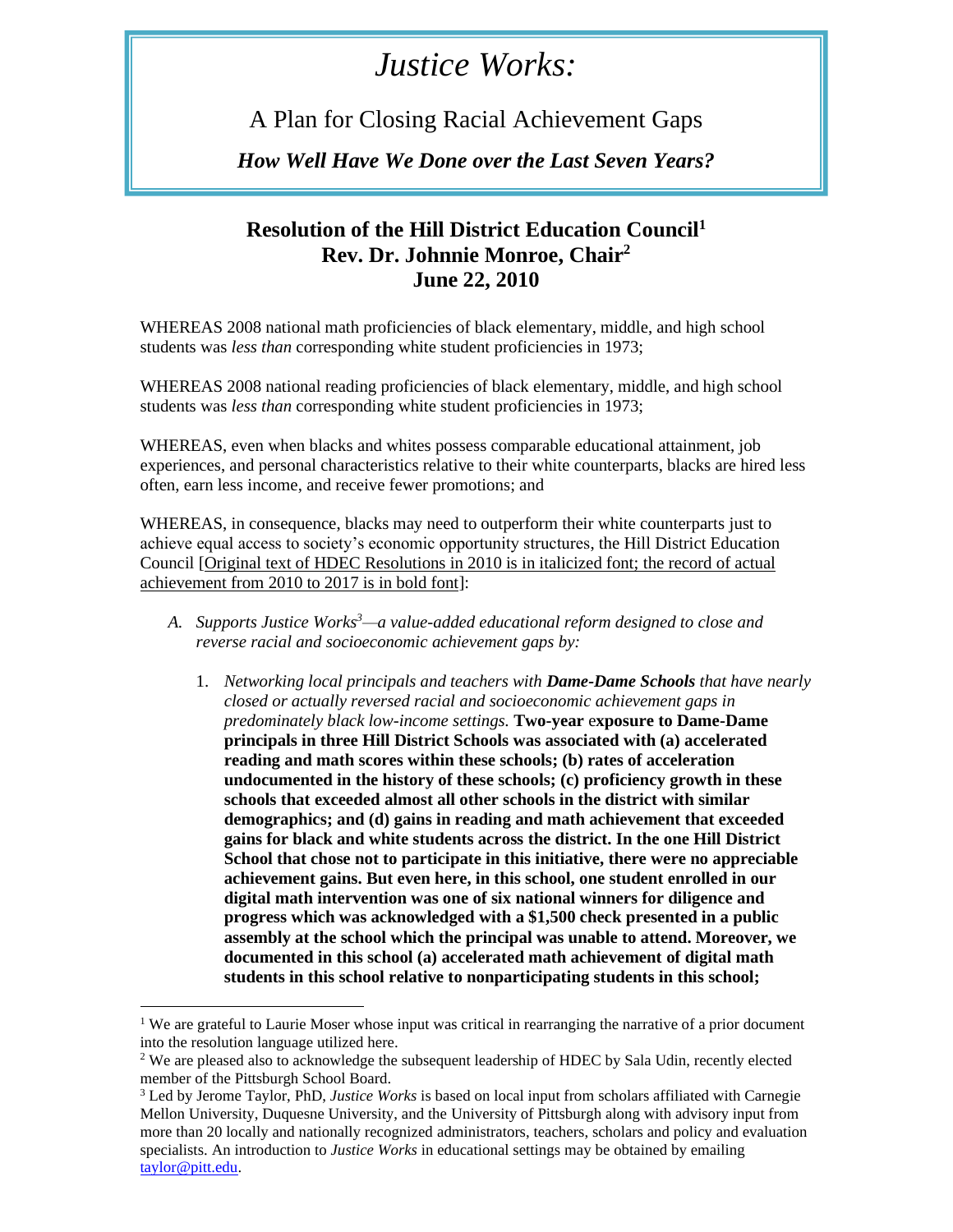**(b) math achievement acceleration of participants that exceeded district-wide gains for black and white students; and (c) major increments in Self-Confidence and Self-Persistence which we've found in other studies have positive impact on student engagement and academic outcomes in both reading and math. So even here, in this school which chose not to be part of our Dame-Dame intervention, we were able to demonstrate the efficacy of complementary** *Justice Works* **reforms. On reflection, we don't regret this experience which demonstrated the resiliency of** *Justice Works* **even in a setting where it was neither sought nor welcomed.** 

- 2. *Safeguarding through the intervention We CAN the march toward educational justice attainment and maintenance which often is threatened by policy or leadership changes at local, state, or national levels.* **(a) Curricular Enhancements: Exposure to digital math and science initiatives accelerated growth in math and STEM proficiencies in Hill District and Homewood schools; (b) Axiological or Value Enhancements accelerated gap closures in math and reading; and (c) Normative Enhancements which mobilize students, parents, schools, and communities in support of accelerated learning have received five local, state, and international awards. A report of this component was well received at a national conference convened at Harvard University.**
- 3. *Healing wounds created by racial stereotypes that otherwise undermine student engagement and achievement excellence.* **For adolescent students exposed to our**  *Foundational Literacy I* **protocol, we have found reductions in depression, anxiety, stress, and hostility; decreases in identification with racial stereotypes that undermine academic achievement; reductions in juvenile delinquency behaviors as reported by male participants; and elimination of teenage pregnancies as reported by female participants.**
- 4. *Preventing racial stereotypes that otherwise undermine student engagement and achievement excellence. Foundational Literacy II and III* **are designed to prevent internalization of racist stereotyping and victimization by nine types of racial discrimination that together inflict cultural wounds that undermine gap closures. These protocols will be part of our roll out package going forward**.
- B. Supports implementation of *each* component of *Justice Works* in all Hill District schools starting with the academic year 2010-2011. **As of this moment, the package of interventions has been implemented piecemeal only, that is, no one school has received all identified interventions at the same time. Can you imagine how our children might have benefited if ALL** *Justice Works* **interventions had been implemented in EACH Hill District school? Might this be a consideration going forward?**

HDEC is not only the oldest educational justice organization in the region but also the very first to support policies and practices that have actually demonstrated accelerated closures of racial achievement gaps within its political jurisdiction. As such, might it stand as a beacon of hope for the city or region and beyond?

#### **In behalf of our children's future, kudos to HDEC!**

We believe your cultural predecessors Doris Brevard, Jake Milliones, Margaret Milliones, Barbara Sizemore, and Lou Vinson would be proud of you.

*Finally Finally*